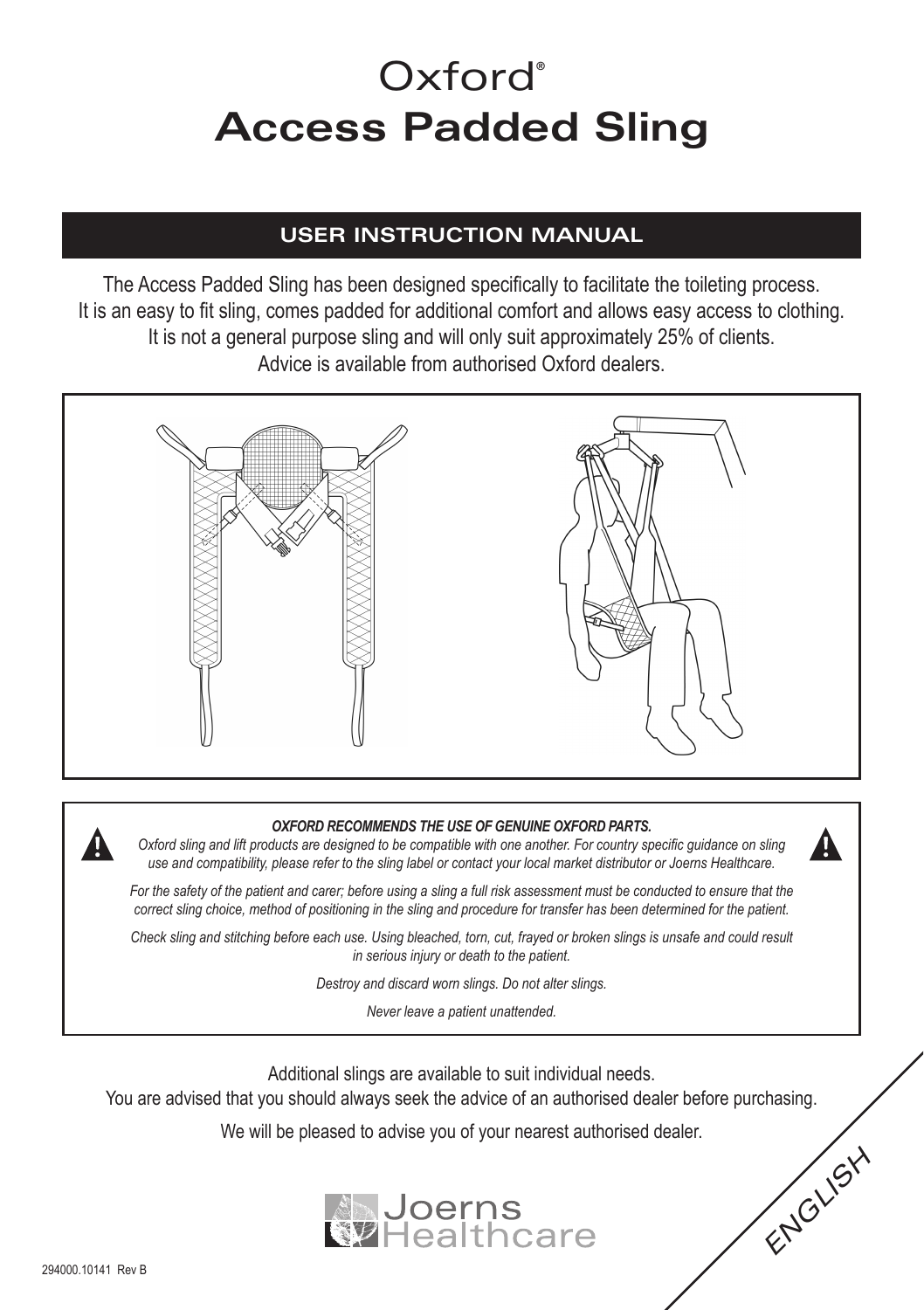#### HOW TO FIT FROM SEATED POSITION



Place the sling down the back of the client and position just beneath the shoulder blades and above the belt line. Attach the buckle strap around the front of the client. There is no need for the buckle strap to be tight. The buckle strap is a positioning mechanism and not a restraint.

**NOTE:** Padding behind the buckle straps does not need to overlap.



Raise the client's leg and feed the leg strap under and up between the legs. Ensure that the sling fabric is not twisted or creased under the thigh. Repeat this procedure for the other leg.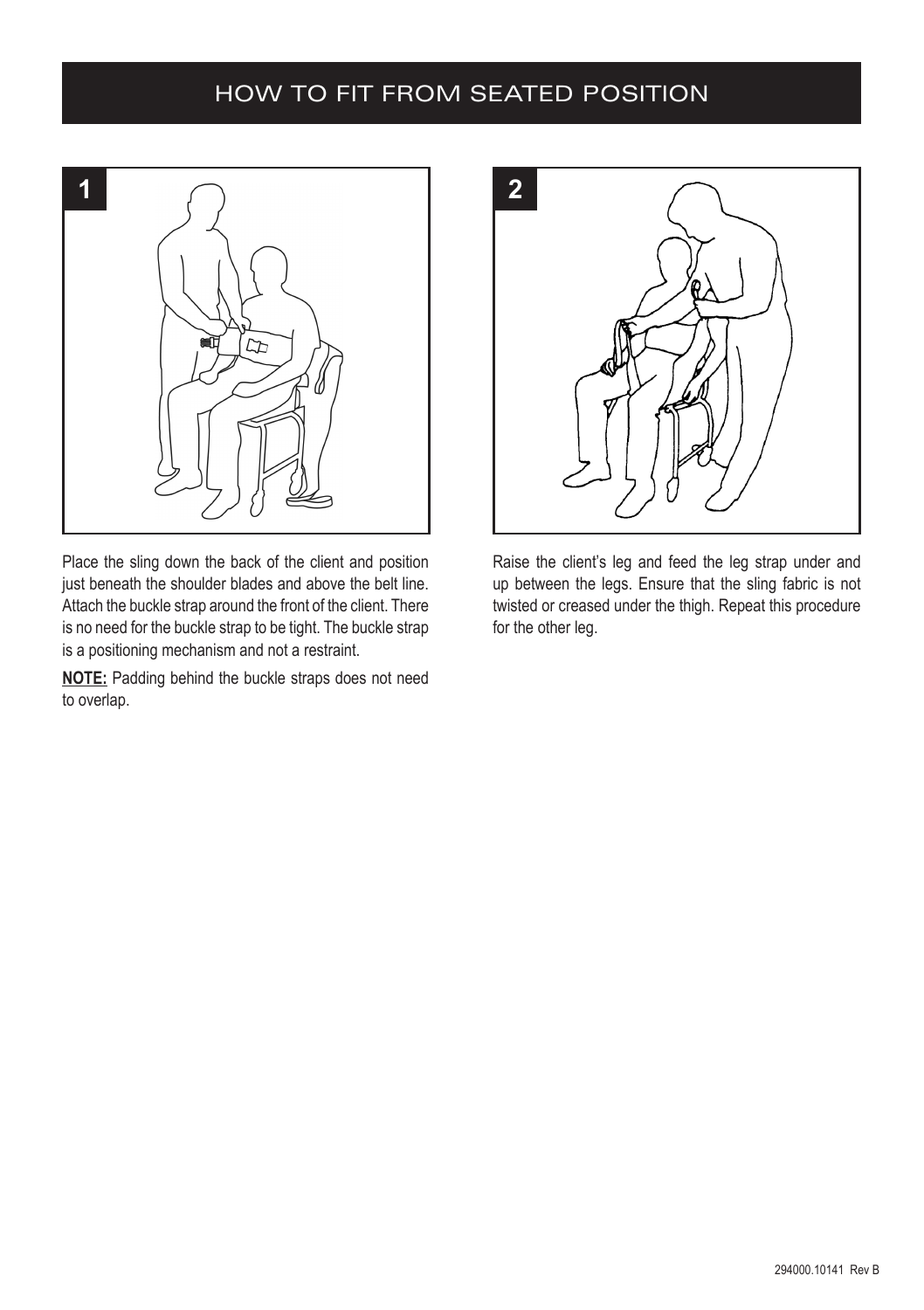#### HOW TO FIT FROM SEATED POSITION



Cross over the leg straps and attach to the spreader bar on the front hooks using the longest loop. Raise the hoist and attach your desired shoulder loop to the rear hooks (a more upright position will be achieved using the shortest loop).

**NOTE:** The hoist may move towards the client.

**NOTE:** To replicate the same lifting position as the previous style (non-padded discontinued) Access slings, attach the ORANGE or WHITE shoulder strap loops to the spreader bar.

**NOTE:** Some adjustment of the shoulder and/or leg loop attachment points may be needed to better suit the client's height or body shape. Shoulder/leg loop attachment points should be connected at a similar length in order to achieve a balanced lift.

**NOTE: This sling is not recommended for use from a lying position.**



Raise the hoist to the required height. When reseating the client, apply light pressure on the client's thigh(s) to ensure good posture is maintained.

**NOTE:** The thigh straps positioned on the leg supports and the aperture are designed to provide additional support for the client if required. Adjust to suit client comfort.